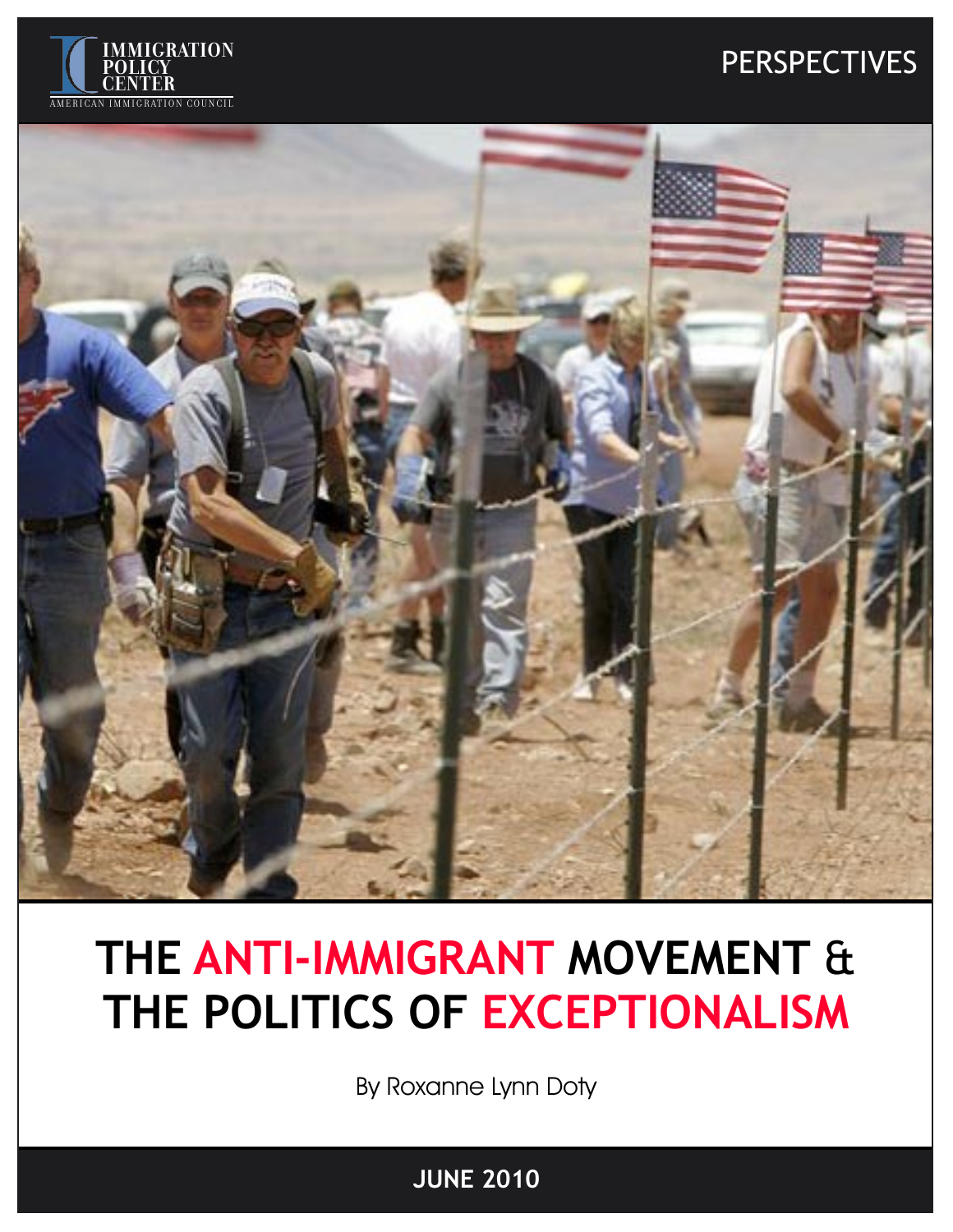### **THE ANTI‐IMMIGRANT MOVEMENT AND THE POLITICS OF EXCEPTIONALISM**

BY ROXANNE LYNN DOTY

JUNE 2010

#### **ABOUT PERSPECTIVES ON IMMIGRATION**

The Immigration Policy Center's *Perspectives* are thoughtful narratives written by leading academics and researchers who bring a wide range of multi-disciplinary knowledge to the issue of immigration policy.

#### **ABOUT THE AUTHOR**

**Roxanne Lynn Doty** joined the ASU faculty in 1990. She received her BA and MA for Arizona State University and Ph.D. from the University of Minnesota. She is the author of The Law Into Their Own Hands-[Immigration](http://www.uapress.arizona.edu/BOOKS/bid2076.htm) and the Politics of [Exceptionalism](http://www.uapress.arizona.edu/BOOKS/bid2076.htm) (2009) University of Arizona Press, Anti-[Immigrantism](http://www.amazon.com/Anti-Immigrantism-Western-Democracies-Statecraft-Exclusion/dp/0415299799) in Western Democracies (2003) Routledge, Studies in Global Political [Economy](http://www.routledgepolitics.com/books/series/Routledge/RIPE_Studies_in_Global_Political_Economy/) Series, and Imperial Encounters: Patterns of [Representation](http://www.amazon.com/Imperial-Encounters-Representation-North-South-Relations/dp/0816627630/ref=sr_1_2?ie=UTF8&s=books&qid=1275589152&sr=1-2) in North/South [Relations](http://www.amazon.com/Imperial-Encounters-Representation-North-South-Relations/dp/0816627630/ref=sr_1_2?ie=UTF8&s=books&qid=1275589152&sr=1-2) (1996) University of Minnesota Press. Professor Doty has contributed articles to International Studies Quarterly, Review of International Studies, European Journal of International Relations, Security Studies, Alternatives, Cambridge Review of International Affairs, Millennium‐Journal of International Studies, and International Political Sociology. She is the recipient of a Harry Frank Guggenheim Foundation grant 1997‐1998. Her current research interests include international relations theory, border studies, and the politics of writing.

#### **ABOUT THE IMMIGRATION POLICY CENTER**

The Immigration Policy Center, established in 2003, is the policy arm of the American Immigration Law Foundation. IPC's mission is to shape a rational national conversation on immigration and immigrant integration. Through its research and analysis, IPC provides policymakers, the media, and the general public with accurate information about the role of immigrants and immigration policy on U.S. society. IPC reports and materials are widely disseminated and relied upon by press and policymakers. IPC staff regularly serves as experts to leaders on Capitol Hill, opinion‐makers, and the media. IPC is a non‐partisan organization that neither supports nor opposes any political party or candidate for office. Visit our website at www.immigrationpolicy.org and our [blog](http://rs6.net/tn.jsp?e=0013sB3H4Ngeb8u23v8DTLYuHff5o3A9Y7fC7wsO-myYRJX8RIQtjCJU2lT5w5MoDBNruFtlQCCVis4BypKz358QSnkHIGy4kZ3WjQGc9mhqFGdO-75dEFf5V4SGNJr23Hf&id=preview&id=preview) at www.immigrationimpact.com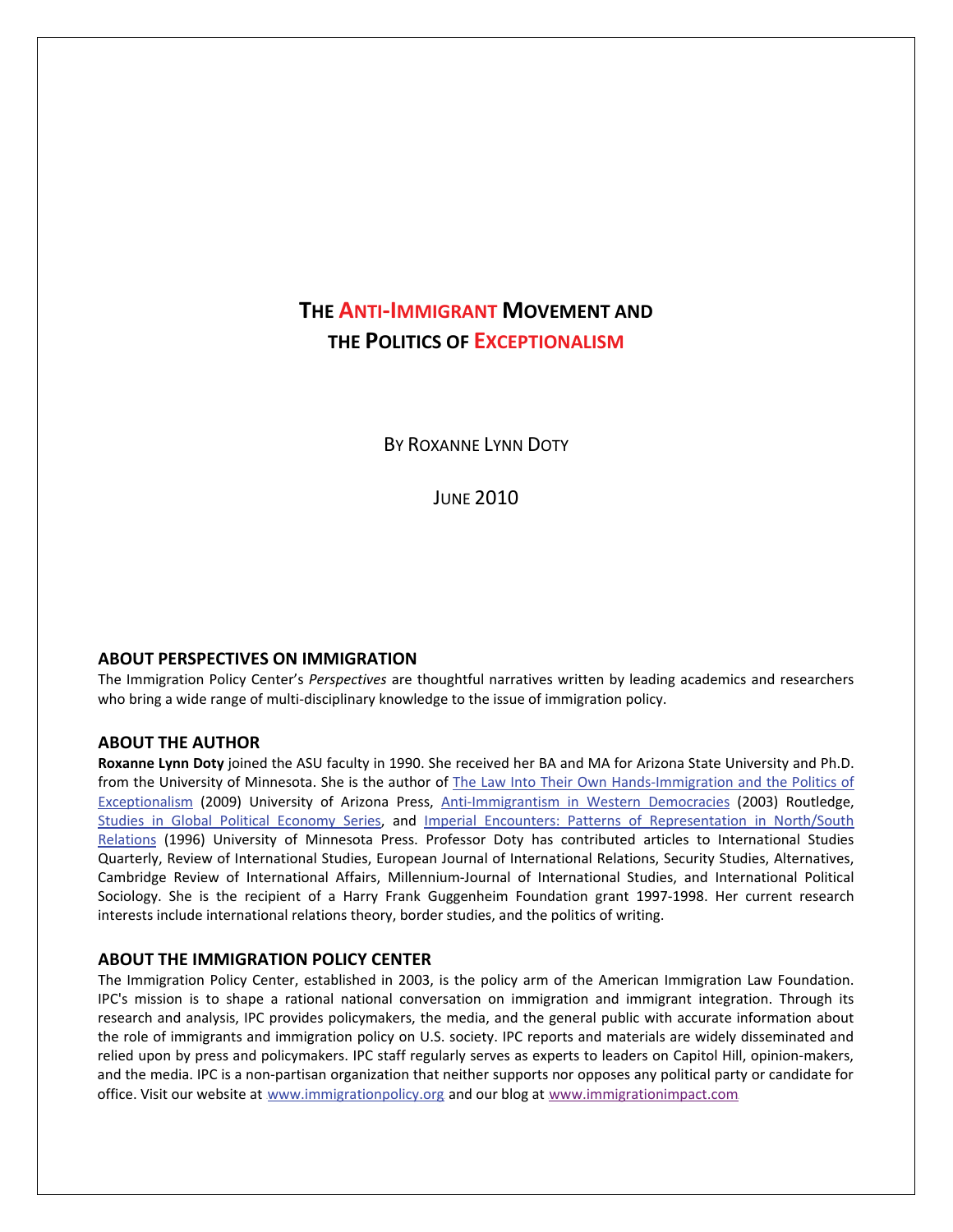### **INTRODUCTION**

*Patrolling the Minuteman Project's "Huachuca Line" in southeastern Arizona in 2005, Sergeant Major likens the border watches to being in combat infantry. There are long periods of boredom, he says. "Then you spot an illegal and the adrenaline starts pumping." An elderly woman wearing sandals and delicate heart‐shaped earrings listens intently as he tells the group "Enjoy yourself. You're protecting America."*

*In the winter of 2006 Ike travels all the way from Georgia to take up watch at "Bravo 6" on a ranch near Three Points, Arizona. He tells me he sometimes hires undocumented workers for his landscaping business and seems oblivious to any contradiction between doing so and targeting them with the Minuteman Civil Defense Corp.* 

Over the period from 2005 to 2007, I researched the anti-immigrant movement. As I spoke with immigration restrictionists and observed their patrols and anti-immigrant rallies, I was often haunted by the question, "Are these people to be taken seriously?" At times it was hard to fathom that they amounted to anything more than a disgruntled fringe element of a society experiencing complex transformations in an increasingly interconnected world. I witnessed much hyperbole and many "colorful" characters, but at times questioned their potential broader impact.<sup>[1](#page-6-0)</sup>

However, it is now clear that the capacity of these groups to stymie attempts to reform our broken immigration system should not be underestimated. They played a major role in undermining previous efforts to pass comprehensive immigration reform and are poised to do so again. While the recent past failures at reform cannot be totally attributed to such groups, their role was not insignificant. What can loosely be called an anti-immigrant "movement" in this country is not organized into one formal unified entity. However, there clearly exists a network of restrictionist groups and organizations that are connected to one another in various ways, which has enabled them to collectively undermine efforts to pass legislation that would result in any meaningful changes to our immigration laws and policies.<sup>[2](#page-6-1)</sup> They have been able to successfully spread their messages due to alliances with elements of the national media, other like‐minded, issue‐oriented organizations, and perhaps most importantly because they play upon powerful ideas and sentiments found amongst elements of the population at large.

Now that immigration reform has once again surfaced on the nation's agenda this year, immigration restrictionists have already begun to "circle the wagons."<sup>[3](#page-6-1)</sup> In February, the antiimmigrant "think tank," Center for Immigration Studies (CIS) released a poll of questionable validity suggesting that minority groups prefer immigration enforcement—including the deportation of undocumented migrants—over comprehensive reform.<sup>[4](#page-7-0)</sup> Membership in various restrictionist groups such as the Federal Immigration Reform and Enforcement (FIRE) Coalition has increased since 2008—the number of FIRE chapters had grown from 13 in 2008 to 135 by the end of 2009.<sup>[5](#page-7-0)</sup> William Gheen, President and founder of ALIPAC (Americans for Legal Immigration Political Action Committee), joined forces with the conservative tea party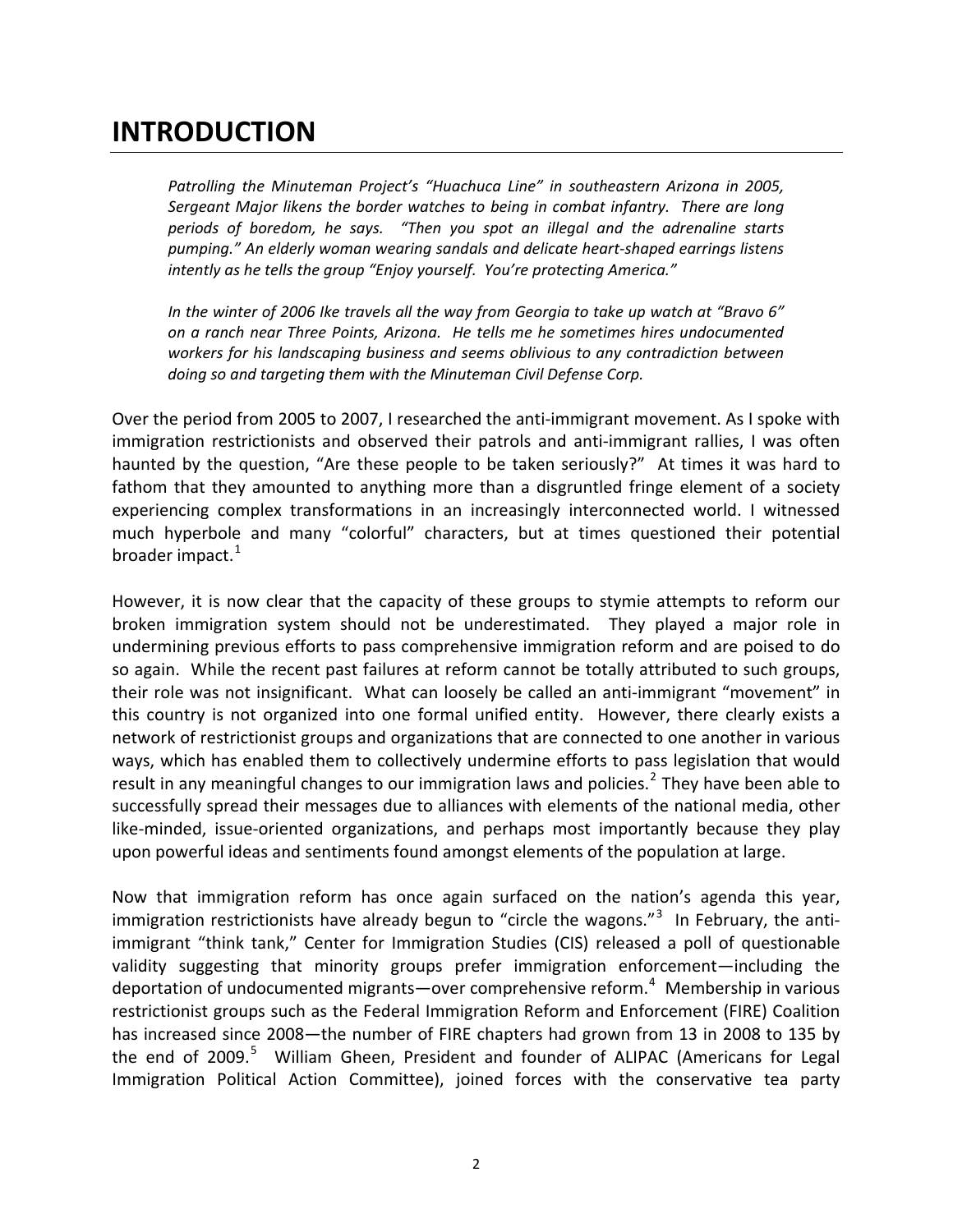movement to counter the March 21, 2010, march in Washington D.C. for immigration reform and plans other "anti‐amnesty" actions.

Recent passage in the state of Arizona of what is arguably the most extreme anti-immigrant legislation in the country should put to rest any lingering doubts as to the ability of anti‐ immigrant factions to affect policy and the lives of immigrants as well as non-immigrants. Senator Russell Pearce (R-Mesa, Arizona), sponsor of the bill known as SB0170, was an enthusiastic supporter of the 2005 Minuteman Project border watch and is a well-known antiimmigrant activist. The new law makes it a misdemeanor to lack proper paperwork in Arizona and requires police officers to determine a person's immigration status if they have a "reasonable suspicion" that some one is an undocumented immigrant.  $6$ 

### **SECURITY AND THE ANTI‐IMMIGRANT MOVEMENT**

In a speech at the "Southwest Conference on Illegal Immigration, Border Security, and Crime" in Scottsdale, Arizona in November 2005, Frank Gaffney, president of the Center for Security Policy, referred to "the Arizona front in the war for the free world." The conference was hosted by then Maricopa County Attorney General, Andrew Thomas. While a few of the invited speakers represented moderate points of view on immigration, the roster for the most part read like a "who's who" list of the national anti-immigrant movement. Guests included Tom Tancredo, J.D. Hayworth, Jim Gilchrist, and Rick Oltman of the Federation for American Immigration Reform, FAIR. The language of war used by Gaffney and others highlights one of the underlying themes that have been key to the ability of the anti-immigrant network to grow and legitimate their movement and thus garner support from more mainstream segments of civil society, as well as from government decision-makers. Security is a powerfully evocative concept that elicits strong emotional responses. *National* security has, at various times throughout history, been linked to the immigration issue and used to promote and justify restrictionist immigration policies. Concerns about terrorism and fears of porous borders after the attacks of September 11, 2001, led to the immigration issue being linked to, and defined in large part in terms of, national security.

However, it is not only *national* security that has been the focus of immigration restrictionists, but also what scholars who study security have referred to as *societal* security*,* i.e. a group's concern about threats to their identity and survival as an entity, e.g. as a nation, an ethnic, racial, religious, or even socioeconomic group. Such "existential " threats are often very ambiguously defined, revolving around issues like language, culture, work ethic, family values, and other things purported to define "us" as a people vis-à-vis "others." Perceptions of a societal threat are key to the immigration debate. It is important to note that things like culture and values have often been codes for race. For example, in her study of the new white nationalism, Carol Swain finds that white nationalists see immigration from non‐white nations as a threat to "their God-given right to their distinct cultural, political, and genetic identity as white Europeans."<sup>[7](#page-7-0)</sup> This is not to say that all anti-immigrant activists are racists, but it does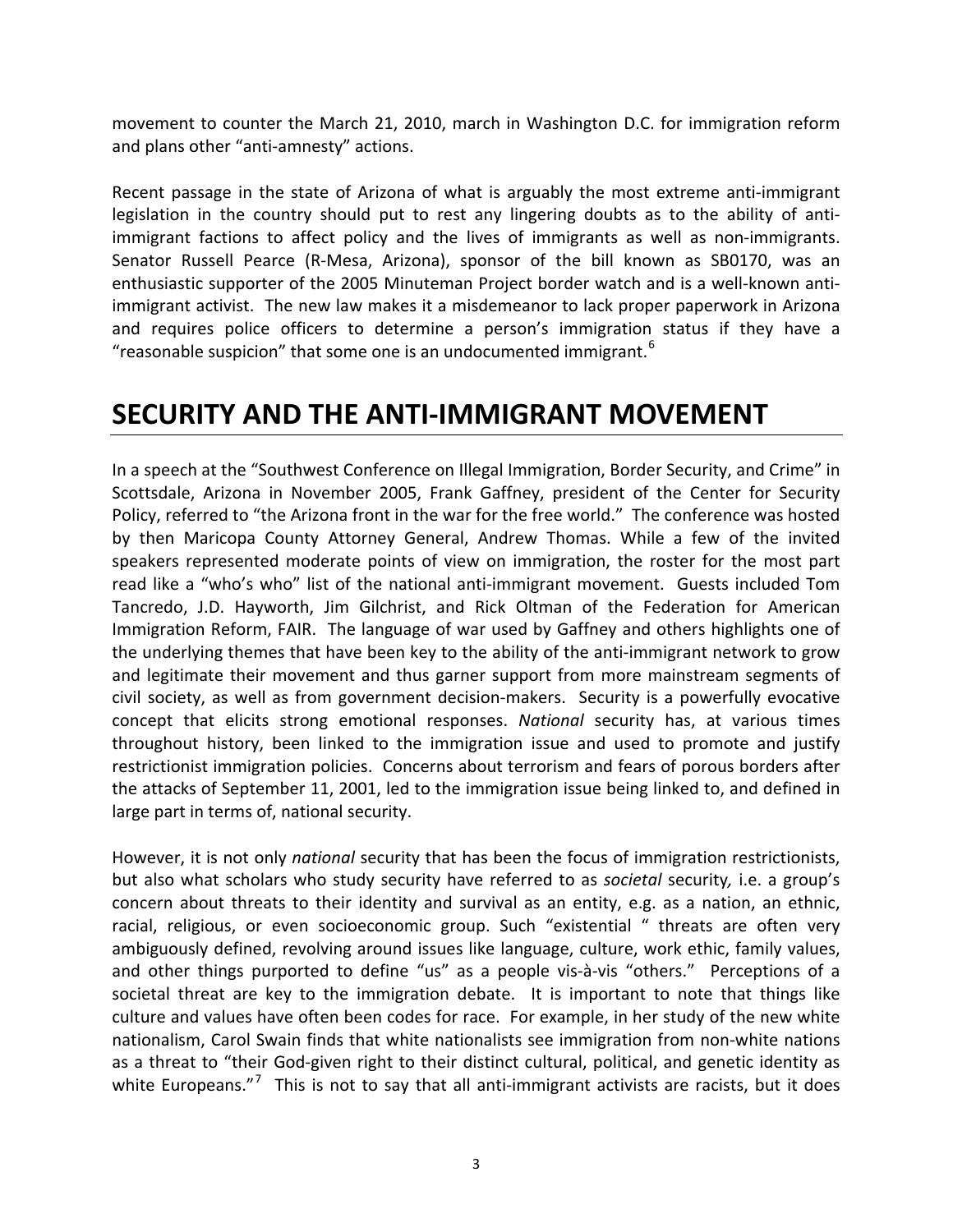suggest that the anti-immigrant cause is inherently attractive to white nationalists who often couch their rhetoric in terms of cultural identity.

The anti-immigrant movement in the United States has clearly drawn upon both of these understandings of security, which have worked symbiotically to fuel restrictionist sentiments. Perceptions of a threat to either national security or societal security or both depend upon the notion of an enemy; not a personal enemy, but a public enemy, whose very existence is disruptive to the social order. The anti‐immigrant movement as a whole has created such an enemy based ostensibly on legal status. The result has been a *politics of exceptionalism* aimed predominantly at unauthorized immigrants, but which often has ramifications beyond this population.

### **THE POLITICS OF EXCEPTIONALISM**

The belief that a certain group is an enemy of society permits that group to be singled out and excluded from the basic rights and protections guaranteed by the law or constitution. Individuals who are members of a group believed to be an enemy are thus turned into an *exception* when it comes to sharing in the benefits of membership in a society. In the worst instances, those deemed enemies may even be subjected to extreme abuses often carried out in the name of law and order. Nazi concentration camps are the most prominent historical example of exceptionalism.<sup>[8](#page-7-0)</sup> Jews in Nazi Germany were constructed as enemies of the German people and not only lost their citizenship and legal identities, but were subjected to a policy of extermination. A politics of exceptionalism can, however, take forms that are not as severe as concentration camps and attempts to exterminate an entire race of people.

Other manifestations of exceptionalism should not be dismissed as insignificant, because they can have devastating consequences for individuals and communities, and they can function as a barometer of a society's commitment to its stated principles and values and its beliefs regarding to whom those principles should be applied. Executive Order 9066, signed by President Roosevelt in 1941, which removed Japanese‐Americans from their homes, schools, and workplaces and sent them to internments camps, is a good example of a politics of exceptionalism that was less extreme than Nazi death camps. Exceptionalism can be enacted at various levels of government, but citizens and civilian organizations can also engage in a politics of exceptionalism that feeds into official government policy. $^9$  $^9$  The whole array of activities engaged in by the anti-immigrant movement, including civilian border patrol groups, constitutes examples of a politics of exceptionalism.

The anti-immigrant movement portrays unauthorized immigrants as enemies who represent a danger to the social order. This comes through forcefully in their rhetoric, the slogans on signs displayed at their rallies, on their websites, in their highly visible border watches, and in the sentiments and presumptions that underlay the policies they promote. A sign at one antiimmigrant rally in Phoenix, Arizona, with the words, "TAKE AN ILLEGAL ALIEN DOWN," in bold letters is a good example.<sup>[10](#page-7-0)</sup> To "take someone down" implies doing something negative to him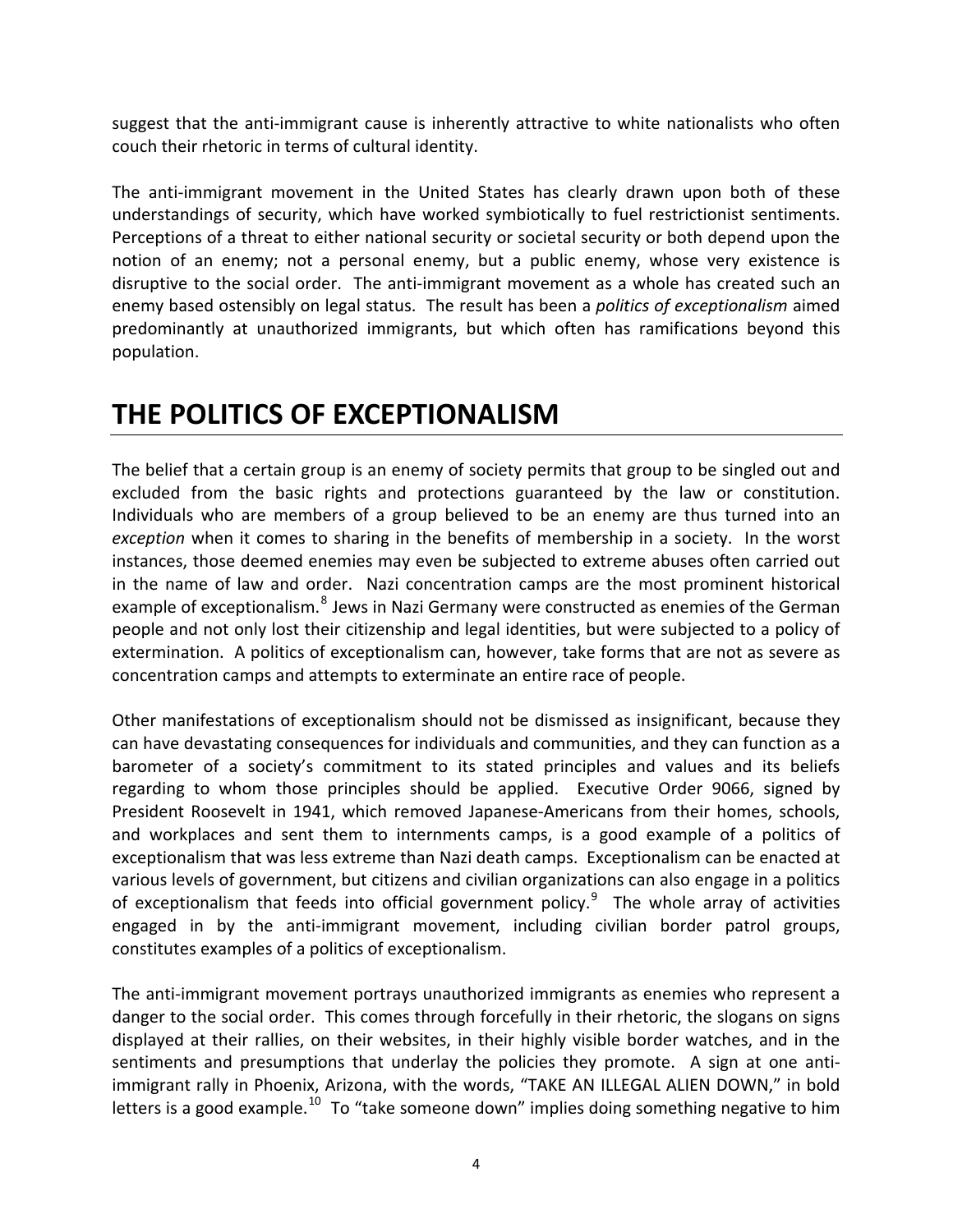or her, e.g. inflicting an injury either physical or emotional, even killing. Images posted on anti‐ Hispanic, anti-immigrant websites are also illustrative; a photo of a woman holding a toddler above a caption that says "Just Say No to Wetback Breeders," and a picture of an Hispanic man wearing a sombrero with the words "Subhuman Spic Scum" across the top and captioned with the words "If It's Brown Flush it Down." Both of these were posted on the neo-Nazi National Socialist Movement's website.  $11$  New Jersey Radio talk show host Hal Turner has urged violence against undocumented migrants telling his listeners to "Kill illegal aliens as they cross into the U.S. When the stench of rotting corpses gets bad enough, the rest will stay away."  $^{12}$  $^{12}$  $^{12}$ In a posting on the Aryan Nations website faction leader August Kreis declared "open season" on "these dirty wetbacks," suggesting that "this infestation of cockroaches need deportation or extermination."<sup>[13](#page-7-0)</sup>

Unfortunately, these are just a few of the numerous examples of the portrayal of undocumented migrants as enemies that can be found in various mediums. Other examples are at least ostensibly less extremist. Pat Buchanan's 2006 book, *State of Emergency: The Third World Invasion and Conquest of America,* is only slightly more subtle, as are the writings of the late Harvard University professor, Samuel Huntington, on the "Hispanic threat."<sup>[14](#page-7-0)</sup> Similar ideas work their way into the mainstream media, e.g. CNN's Jack Cafferty's remark regarding the April 2006 pro-immigration reform marches that "...our streets were taken over today by people who don't belong here…"[15](#page-7-0)

Other more policy-oriented examples include the calls to end "birthright citizenship," which suggests that even the youngest and most innocent are considered potential enemies who must be denied full societal membership. Support for ending "birthright citizenship" is not limited to anti-immigrant extremists but is also echoed in the mainstream media. Prominent columnist George F. Will recently argued, based on what many consider a questionable interpretation of the  $14<sup>th</sup>$  amendment, that ending this right would be a "simple" reform that would drain some steam from immigration arguments.<sup>[16](#page-7-0)</sup>

Opposition to the Dream Act, which would make undocumented youth eligible for citizenship after completing a college degree or two years of military service, is another example of an exclusionary logic that targets young people many of whom have lived in the United States for most of their lives. Anti-immigrant groups regard it as an attempt to enact "amnesty for illegal aliens." Once a group of human beings is portrayed as the enemy, as a threat to "our way of life," "our values," "our culture," "our identity as a nation," and "our territorial integrity," making them an exception by taking away their rights easily follows. Understood in this light, the increase in hate groups and hate crimes against migrants and presumed migrants is not completely unrelated to the increasingly harsh, official immigration policies which have been devastating for migrants and their families. These policies include the militarization of the U.S.‐ Mexico border, which has resulted in hundreds of border‐crossing deaths year after year; the proliferation of local anti‐immigrant legislation, which in numerous cases has led to the racial profiling of Latino members of the population; and the increased detention and deportation of undocumented migrants often resulting in the tearing apart of families. The most recent and arguably the most extreme example of exceptionalism in local anti-immigrant legislation is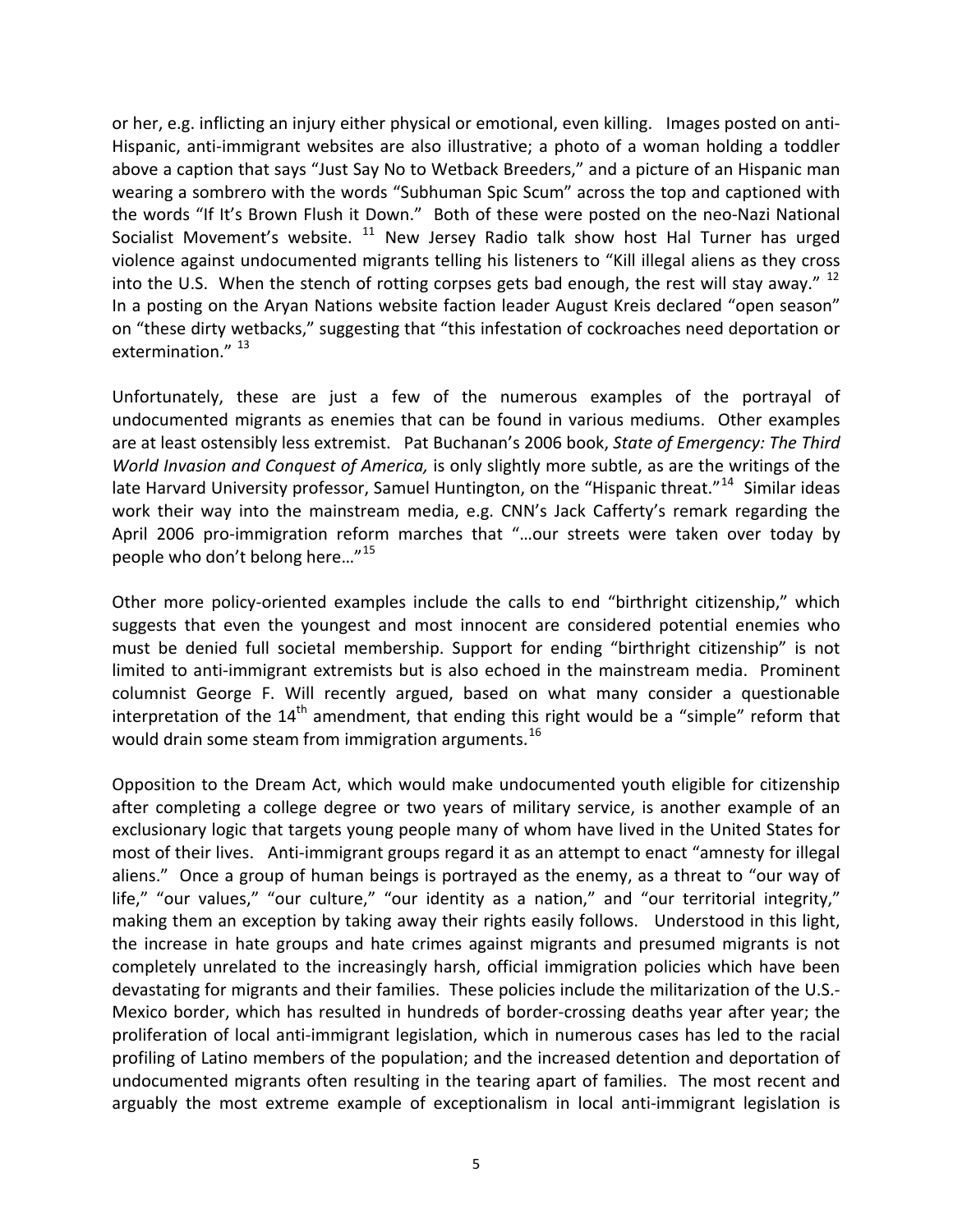<span id="page-6-1"></span>SB1070 which was signed into law by Arizona Governor Jan Brewer on April 23. The law effectively legalizes racial profiling and has sown fear in the state of Arizona and opposition across the country.

A social science survey found that unauthorized migrants are the most despised of all immigrant groups, ranking so low that they were not perceived as fully human.<sup>[17](#page-7-0)</sup> This is clearly consistent with the notion of a politics of exceptionalism that works its way into the everyday lives of immigrants, both authorized and unauthorized, denying their human dignity, peace of mind, and often compromising their basic material necessities of life. People have been deprived of their economic livelihoods in places like Hazelton, Pennsylvania, where anti‐ immigrant ordinances have forced immigrant-run businesses to close. These ordinances, in the words of a former storeowner, "look at immigrants as enemies."<sup>[18](#page-7-1)</sup>

The politics of exceptionalism that undergirds the strength of the anti-immigrant movement raises important questions about the depth and breadth of our democratic ideals. The contemporary immigration situation illustrates what a society can begin to look like when it becomes structured along the lines of the exception. Our current immigration policies create "enemies" out of a significant segment of the population, leaving them vulnerable in numerous ways to being racially profiled by law enforcement, and to being intimidated, or worse, by extremist hate groups. This is certainly not the first time that immigration policies have reflected a politics of exceptionalism*.* 

Exceptionalism in U.S. immigration policy has a long history in which the image of "the foreigner" has often been associated with various threats to the well being of the U.S. populace, resulting in scapegoating and discriminatory policies such as the Chinese Exclusion Act of 1882. The fact that exceptionalism is not peculiar to the contemporary immigration situation does not lessen the severity of its consequences, nor should it lead to complacency regarding how it comes about and is legitimated to the extent that it is across a broad spectrum of society. History attests to the fact that government regulation of immigration often yields to public demand. The contemporary anti-immigrant movement has played a major role in rallying public demand for a politics of exceptionalism. It is important to clearly understand and counter the ideas and sentiments that undergird such a demand.

### **Endnotes**

 $\overline{a}$ 

<span id="page-6-0"></span><sup>1</sup> See Roxanne Lynn Doty. *The Law Into Their Own Hands – Immigration and the Politics of Exceptionalism.* (Tucson" University of Arizona Press, 2010)<br><sup>2</sup> The Southern Poverty Law Center publishes numerous articles and reports on the anti-immigration movement.

See "The Nativists," Southern Poverty Law Center, Winter, 2005; "The Year in Nativism," Spring 2010. The AntiDefamation League also tracks anti-immigrant and hate groups, [www.adl.org,](http://www.adl.org/) as does The Center for New Community's "Building Democracy" program, [www.buildingdemocracy.org](http://www.buildingdemocracy.org/).<br><sup>3</sup> In her November 13, 2009, speech, Janet Napolitano, Secretary of Homeland Security, reiterated that President

Obama intends moving forward on reforming our immigration system.

[http://www.dhs.gov/ynews/speechs/sp\\_1258123461050.shtm.](http://www.dhs.gov/ynews/speechs/sp_1258123461050.shtm) Senators Chuck Schumer (D-NY) and Lindsey Graham (R‐SC) are currently working on a writing a bipartisan bill and seeking a second Republican backer.